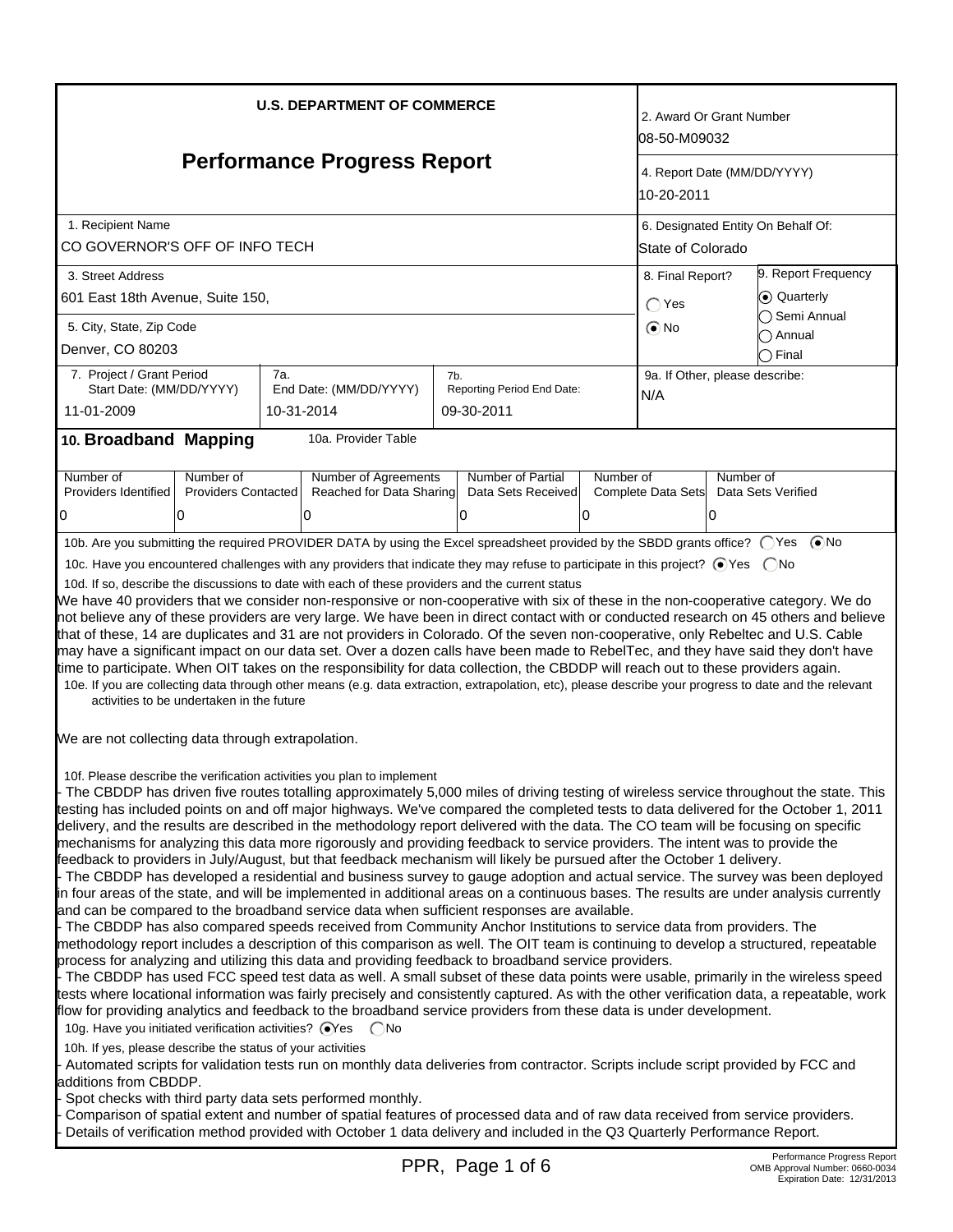10i. If verification activities have not been initiated please provide a projected time line for beginning and completing such activities

N/A

## **Staffing**

10j. How many jobs have been created or retained as a result of this project?

In Q3, 2011, 4.86 FTE were created: 3.51 in the Colorado Broadband Data & Development Program, and 1.35 in our Prime Contractor Critigen.

10k. Is the project currently fully staffed?  $\bigcap$  Yes  $\bigcirc$  No

10l. If no, please explain how any lack of staffing may impact the project's time line and when the project will be fully staffed

Although, OIT was has recently replaced the Project Manager for the CBDDP, the supervisor of the team has had to spend considerable time on project management tasks, including the hiring process for a new PM. This should not lead to delays in meeting the substantive objectives of the project. However, it does impact hiring of other positions. As a result of unsuccessful attempts at hiring a web application developer and ultimately hiring a contractor for this purpose, the web development will occur into year 3 of the grant period rather than at the end of year two, but this will not significantly impact to overall project goals. OIT has selected the Address Coordinator position and one GIS analyst staff person. Although these hires are slightly behind the planned timeline for them, we are confident that the milestones reliant on these positions will be met.

10m. When fully staffed, how many full-time equivalent (FTE) jobs do you expect to create or retain as a result of this project?

- Grant year 3 (11/2011 - 11/2012): 10 FTE (0.5 PM, Data Mgr, Comm Mgr, 1.5 Dist. Learning, 4 GIS Analysts, 1 data.gov Developer. 1 Address Coordinator)

- Grant year 4 (11/2012 - 11/2013): 9.0 FTE (0.5 PM, Data Mgr, Comm. Mgr, 1.5 Dist Learning, 4 GIS Analysts, 1 Address Coordinator)

- Grant year 5 (11/2013 - 11/2014): 8.0 FTE (0.5 PM, Data Mgr, Comm. Mgr., 1.5 Dist Learning, 4 GIS Analysts) 10n. Staffing Table

| Job Title                                                                                                                                  |                                   |                            |                               |                   |                 |                      |                   | Date of Hire  |
|--------------------------------------------------------------------------------------------------------------------------------------------|-----------------------------------|----------------------------|-------------------------------|-------------------|-----------------|----------------------|-------------------|---------------|
| Data Manager                                                                                                                               |                                   |                            |                               |                   |                 |                      |                   | 02/22/2010    |
| <b>Communications Manager</b>                                                                                                              |                                   |                            |                               |                   |                 |                      |                   | 03/08/2010    |
| <b>Quality Assurance Analyst</b>                                                                                                           |                                   |                            |                               |                   |                 |                      | 51                | 05/17/2010    |
| Distance Learning Project Manager                                                                                                          |                                   |                            |                               |                   |                 |                      | 100               | 05/02/2011    |
| Contractor staff                                                                                                                           |                                   |                            |                               |                   |                 |                      | 100               | 03/26/2010    |
| Contractor staff                                                                                                                           |                                   |                            |                               |                   |                 |                      | 35                | 03/26/2010    |
|                                                                                                                                            |                                   | <b>Add Row</b>             |                               | <b>Remove Row</b> |                 |                      |                   |               |
| <b>Sub Contracts</b>                                                                                                                       |                                   |                            |                               |                   |                 |                      |                   |               |
| 10o. Subcontracts Table                                                                                                                    |                                   |                            |                               |                   |                 |                      |                   |               |
| Name of Subcontractor                                                                                                                      | Purpose of Subcontract            | <b>RFP</b> Issued<br>(Y/N) | Contract<br>Executed<br>(Y/N) | <b>Start Date</b> | <b>End Date</b> | <b>Federal Funds</b> |                   | In-Kind Funds |
| Critigen                                                                                                                                   | Data Collection<br>Y<br>Y         |                            |                               | 03/26/2010        | 10/31/2011      | 870,000              | $\overline{0}$    |               |
| Distance Learning -<br>Unknown<br><b>Educator Training</b>                                                                                 |                                   | N                          | N                             | 01/02/2012        | 01/01/2013      | 56,000               | $\mathbf{0}$      |               |
| Unknown                                                                                                                                    | Data.gov - Architecture<br>design | N                          | N                             | 01/02/2012        | 01/01/2013      | 80,000               | $\mathbf{0}$      |               |
| <b>Add Row</b>                                                                                                                             |                                   |                            |                               |                   |                 |                      | <b>Remove Row</b> |               |
| <b>Funding</b>                                                                                                                             |                                   |                            |                               |                   |                 |                      |                   |               |
| 10p. How much Federal funding has been expended as of the end of the last quarter?<br>\$1,151,100<br>10g. How much Remains?<br>\$4,230,982 |                                   |                            |                               |                   |                 |                      |                   |               |
| 10r. How much matching funds have been expended as of the end of last quarter?<br>\$500,984<br>10s. How much Remains?<br>\$844,578         |                                   |                            |                               |                   |                 |                      |                   |               |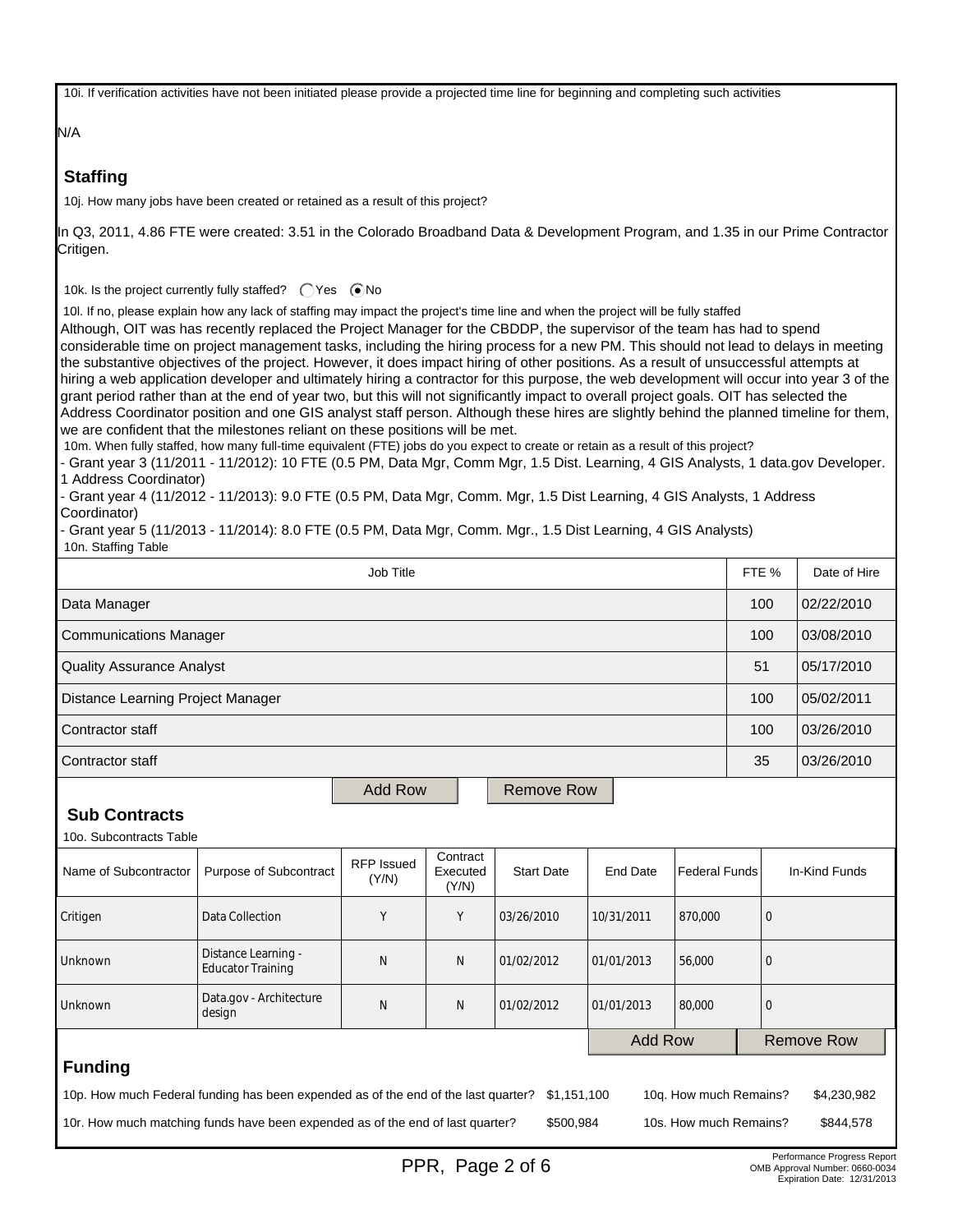| 10t. Budget Worksheet            |                                    |                     |                        |                              |                                   |                                |
|----------------------------------|------------------------------------|---------------------|------------------------|------------------------------|-----------------------------------|--------------------------------|
| <b>Mapping Budget Element</b>    | Federal<br><b>Funds</b><br>Granted | Proposed<br>In-Kind | Total<br><b>Budget</b> | Federal<br>Funds<br>Expended | <b>Matching Funds</b><br>Expended | <b>Total Funds</b><br>Expended |
| <b>Personal Salaries</b>         | \$2,311,181                        | \$163,722           | \$2,474,903            | \$477,913                    | \$78,770                          | \$556,683                      |
| <b>Personnel Fringe Benefits</b> | \$462,235                          | \$32,745            | \$494,980              | \$95,583                     | \$15,754                          | \$111,337                      |
| Travel                           | \$109,990                          | \$0                 | \$109,990              | \$9,475                      | \$0                               | \$9,475                        |
| Equipment                        | \$759,453                          | \$290,000           | \$1,049,453            | \$84,189                     | \$0                               | \$84,189                       |
| Materials / Supplies             | \$38,970                           | \$120,000           | \$158,970              | \$1,890                      | \$0                               | \$1,890                        |
| Subcontracts Total               | \$1,006,000                        | \$0                 | \$1,006,000            | \$446,140                    | \$0                               | \$446,140                      |
| Subcontract #1                   | \$870,000                          | \$0                 | \$870,000              | \$446,140                    | \$0                               | \$446,140                      |
| Subcontract #2                   | \$56,000                           | \$0                 | \$56,000               | \$0                          | \$0                               | \$0                            |
| Subcontract #3                   | \$80,000                           | \$0                 | \$80,000               | \$0                          | \$0                               | \$0                            |
| Subcontract #4                   | \$0                                | \$0                 | \$0                    | \$0                          | \$0                               | \$0                            |
| Subcontract #5                   | \$0                                | \$0                 | \$0                    | \$0                          | \$0                               | \$0                            |
| Construction                     | \$0                                | \$0                 | \$0                    | \$0                          | \$0                               | \$0                            |
| Other                            | \$632,758                          | \$739,095           | \$0                    | \$35,910                     | \$406,460                         | \$442,370                      |
| <b>Total Direct Costs</b>        | \$5,320,587                        | \$1,345,562         | \$1,371,853            | \$1,151,100                  | \$500,984                         | \$1,652,084                    |
| <b>Total Indirect Costs</b>      | \$61,495                           | \$0                 | \$61,495               | \$0                          | \$0                               | \$0                            |
| <b>Total Costs</b>               | \$5,382,082                        | \$1,345,562         | \$6,727,644            | \$1,151,100                  | \$500,984                         | \$1,652,084                    |
| % Of Total                       | 80                                 | 20                  | 100                    | 70                           | 30                                | 100                            |

## **Hardware / Software**

10u. Has the project team purchased the software / hardware described in the application?  $\sum_{s}$   $\sum_{s}$ 

10v. If yes, please list

At 9/30/11, the following has been purchased:

- ESRI Desktop GIS Software \$28,637

- ESRI GIS server software \$20,000

- Server and Operating System Software \$13,537

- 2 Laptops and 2 Desktop PCs (PM, Data Mgr, Comm. Mgr, QA Analyst) \$6,000

- SAN Storage for Mapping Yrs 1-2 \$30,000

- Laptops Desktops to Support Added FTEs Yrs 2 - 5 \$16,000

10w. Please note any software / hardware that has yet to be purchased and explain why it has not been purchased

Remaining Server and Software \$11,500 (\$25,000-13,537 purchased=\$11,500)

- Development SW \$4,500

data.gov IT Infrastructure Yrs 3-4 Server HW & SW \$52,000

data.gov IT Infrastructure Yrs 3-4 ARCGIS SW \$45,000

data.gov IT Infrastructure Yrs 3-4 ARCGIS Maint \$37,500

All of the above equipment is planned to be purchased in later years of the grant to support the leading practices, address data coordination and data.gov efforts. Consequently these expenditures are not late or behind the originally planned time frame. Distance Learning Pilot Equipment \$360,000

- Distance Learning Scheduling Software \$71,832

The Distance Learning project was delayed several months due to a hold on hiring during the Gubernatorial transition. So, while the equipment purchase is occurring later than planned in the grant proposal, this current plan is to purchase equpment during in spring, 2012.

10x. Has the project team purchased or used any data sets?  $\sqrt{\ }$ es  $\sqrt{\ }$ No

10y. If yes, please list

Wire Center Boundaries - PBBI Pitney Bowes V2 \$2,500

- Central Office Locations - PBBI Pitney Bowes V2 \$2,500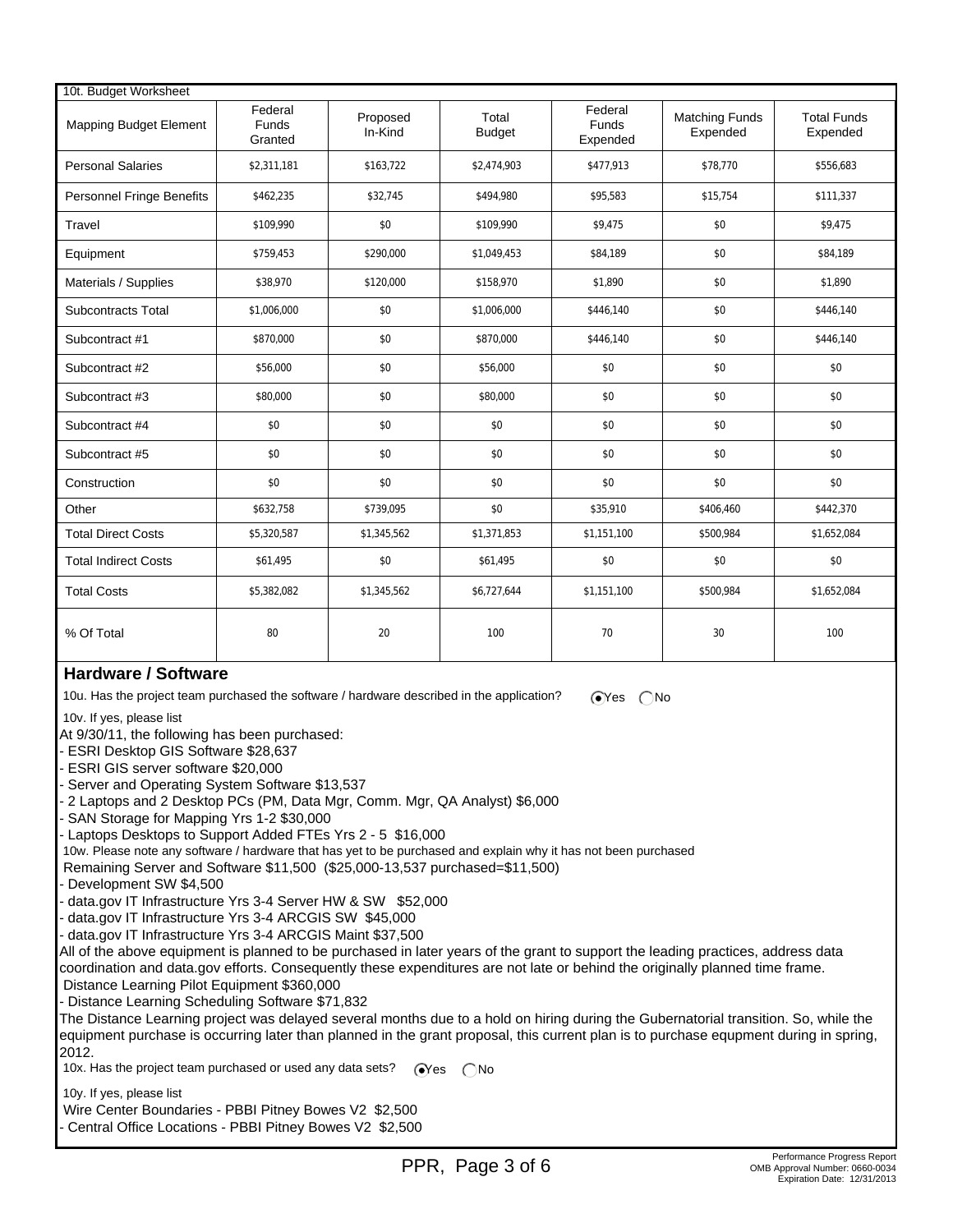- Comsearch, American Roamer Data V2 \$10,000

- Anchor Institution and Business Listing & Survey Data from InfoUSA \$17,000

10z. Are there any additional project milestones or information that has not been included?  $\bigcirc$  Yes  $\bigcirc$  No

10aa. If yes, please list

The state developed an on-line state broadband map that is now public. The CBDDP is taking a spiral approach to development so this first version of the map is very basic in functionality. The CBDDP expects to release new spirals approximately bi-monthly. Now that an application developer has been hired to assist the CBDDP, portals described in the leading practices portion of the grant proposal (CAI, public, service provider) are under development as well.

Residential and business surveys are being deployed in 4 regions of the state. Adequate survey results have been collected in at least two regions of the state to analyze these results and develop standard analysis protocols for other portions of the state. Survey collection is also expanding beyond the four focused regions as well.

The Capacity Building – Distance Learning Program has completed development of its advisory and governing group infrastructure, with a Colorado Distance Learning Task Force of 20 members (meeting monthly since July) and advisory subgroups for Equipment, Scheduling Software, Content, and Professional Development with participation (from the task force members and other sources) of from 4 to 8 members. Inventories (and mapping) of distance learning activity and content in the state are in progress and purchasing processes have been initiated for the Scheduling Software component and site equipment. An implementation strategy (pairing sites), rubric, and decision process have been developed for the proof-of-concept and pilot site implementations. The project has also received input from other state distance learning networks and participation in ongoing collaborations such as the QUILT Telepresence meeting group (through the DU Morgridge School of Education) and the Colorado Distance Learning Association. 10bb. Please describe any challenge or obstacle that you have encountered and detail the mitigation strategies the project team is employing

- Staffing is still somewhat of on issue, however the CBDDP has made headway, with the appointment of a Project Manager and offers to two GIS staff. The CBDDP will work hard to make up for lost time due to staffing delays.

- OIT has selected a contract application developer, instead of hiring an employee. The contractor started work in October.

 10cc. Please provide any other information that you think would be useful to NTIA as it assesses your Broadband Mapping Project The CBDDP is finishing a survey of broadband use and availability on the Ute Mountain Ute reservation. This is being conducted by an Anthropology from Colorado State University who has worked with the Mountain Ute nation in the past. The CBDDP is providing statistics and analyses of the broadband availability data to the state's Director of IT Economic Development and the Governor's Office of Economic Development to support metrics related to broadband development in the state.

CBDDP leads nation in gathering speed test data and community anchor institutions with over service information having been collected from over 3,000 CAIs.

#### **11. Broadband Planning**

 11a. Please describe progress made against all goals, objectives, and milestones detailed in the approved Project Plan. Be sure to include a description of each major activity / milestone that you plan to complete and your current status

Please see separate file: Q3 Supplemental Answers

11b. Please describe any challenge or obstacle that you have encountered and detail the mitigation strategies the project team is employing

Please see separate file: Q3 Supplemental Answers

11c. Does the Project Team anticipate any changes to the project plan for Broadband Planning? (Yes  $\bigcirc$  No

 11d. If yes, please describe these anticipated changes. Please note that NTIA will need to approve changes to the Project Plan before they can be implemented

N/A

## **Funding**

| 11e. How much Federal funding has been expended as of the end of the last quarter? \$0 |     | 11f. How much Remains? | \$0 |
|----------------------------------------------------------------------------------------|-----|------------------------|-----|
| 11g. How much matching funds have been expended as of the end of last quarter?         | \$0 | 11h. How much Remains? | \$0 |
|                                                                                        |     |                        |     |

11i. Planning Worksheet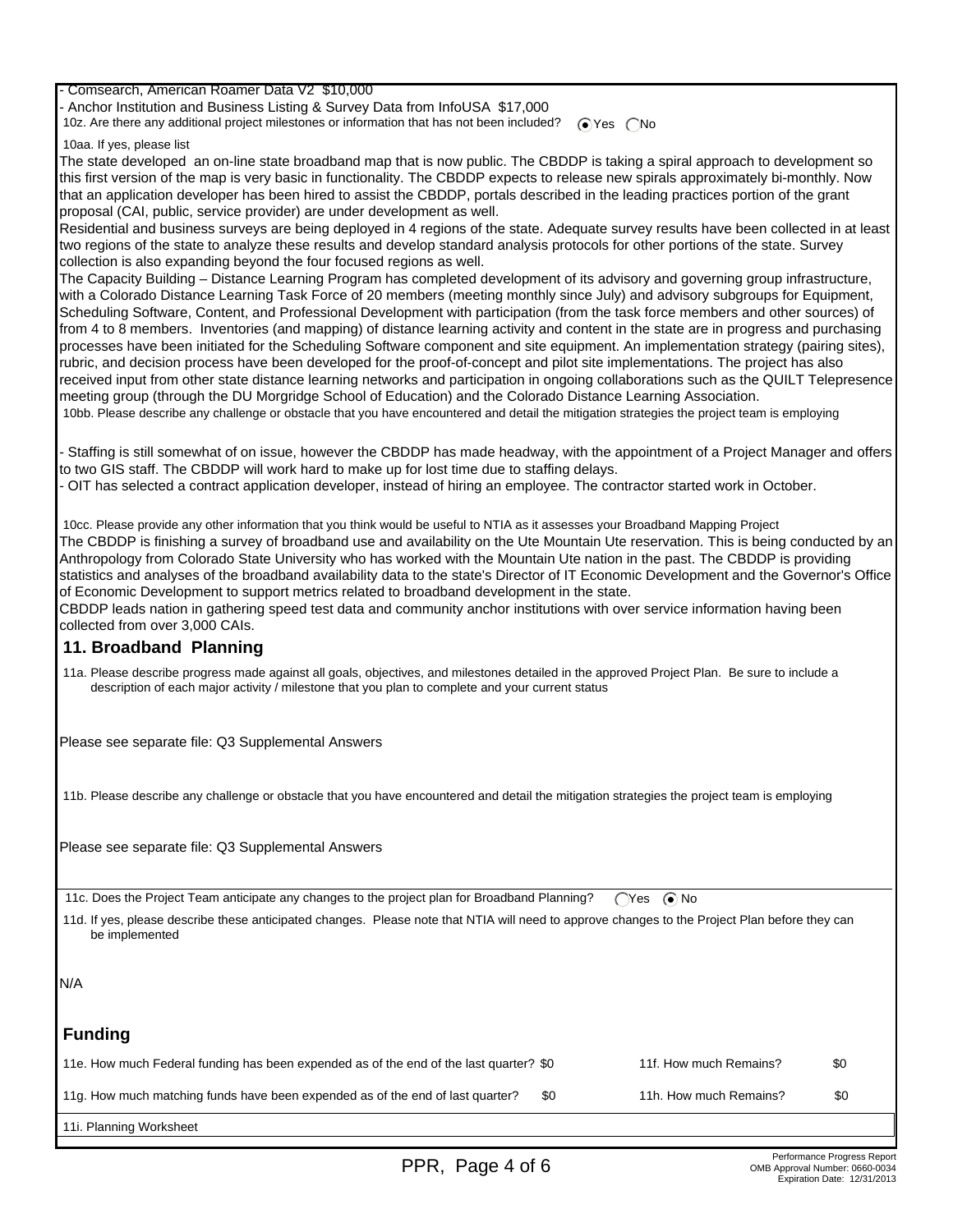| 11i. Planning Worksheet     |                  |             |             |     |     |     |  |  |
|-----------------------------|------------------|-------------|-------------|-----|-----|-----|--|--|
| <b>Personal Salaries</b>    | \$0              | \$0         | \$0         | \$0 | \$0 | \$0 |  |  |
| Personnel Fringe Benefits   | \$0              | \$0         | $\$0$       | \$0 | \$0 | \$0 |  |  |
| Travel                      | \$0              | \$0         | \$0         | \$0 | \$0 | \$0 |  |  |
| Equipment                   | \$0              | \$0         | \$0         | \$0 | \$0 | \$0 |  |  |
| Materials / Supplies        | \$0              | \$0         | \$0         | \$0 | \$0 | \$0 |  |  |
| Subcontracts Total          | \$0              | \$0         | \$0         | \$0 | \$0 | \$0 |  |  |
| Subcontract #1              | \$0              | \$0         | \$0         | \$0 | \$0 | \$0 |  |  |
| Subcontract #2              | \$0              | \$0         | \$0         | \$0 | \$0 | \$0 |  |  |
| Subcontract #3              | \$0              | \$0         | \$0         | \$0 | \$0 | \$0 |  |  |
| Subcontract #4              | \$0              | \$0         | \$0         | \$0 | \$0 | \$0 |  |  |
| Subcontract #5              | \$0              | \$0         | \$0         | \$0 | \$0 | \$0 |  |  |
| Construction                | \$0              | \$0         | \$0         | \$0 | \$0 | \$0 |  |  |
| Other                       | \$0              | \$0         | \$0         | \$0 | \$0 | \$0 |  |  |
| <b>Total Direct Costs</b>   | \$0              | \$0         | \$0         | \$0 | \$0 | \$0 |  |  |
| <b>Total Indirect Costs</b> | \$0              | \$0         | \$0         | \$0 | \$0 | \$0 |  |  |
| <b>Total Costs</b>          | \$0              | \$0         | \$0         | \$0 | \$0 | \$0 |  |  |
| % Of Total                  | $\boldsymbol{0}$ | $\mathbf 0$ | $\mathbf 0$ | 0   | 0   | 0   |  |  |

# **Additional Planning Information**

11j. Are there any additional project milestones or information that has not been included?

Please see separate file: Q3 Supplemental Answers

11k. Please describe any challenge or obstacle that you have encountered and detail the mitigation strategies the Project Team is employing

N/A

11l. Please provide any other information that you think would be useful to NTIA as it assesses your Broadband Mapping Project

N/A